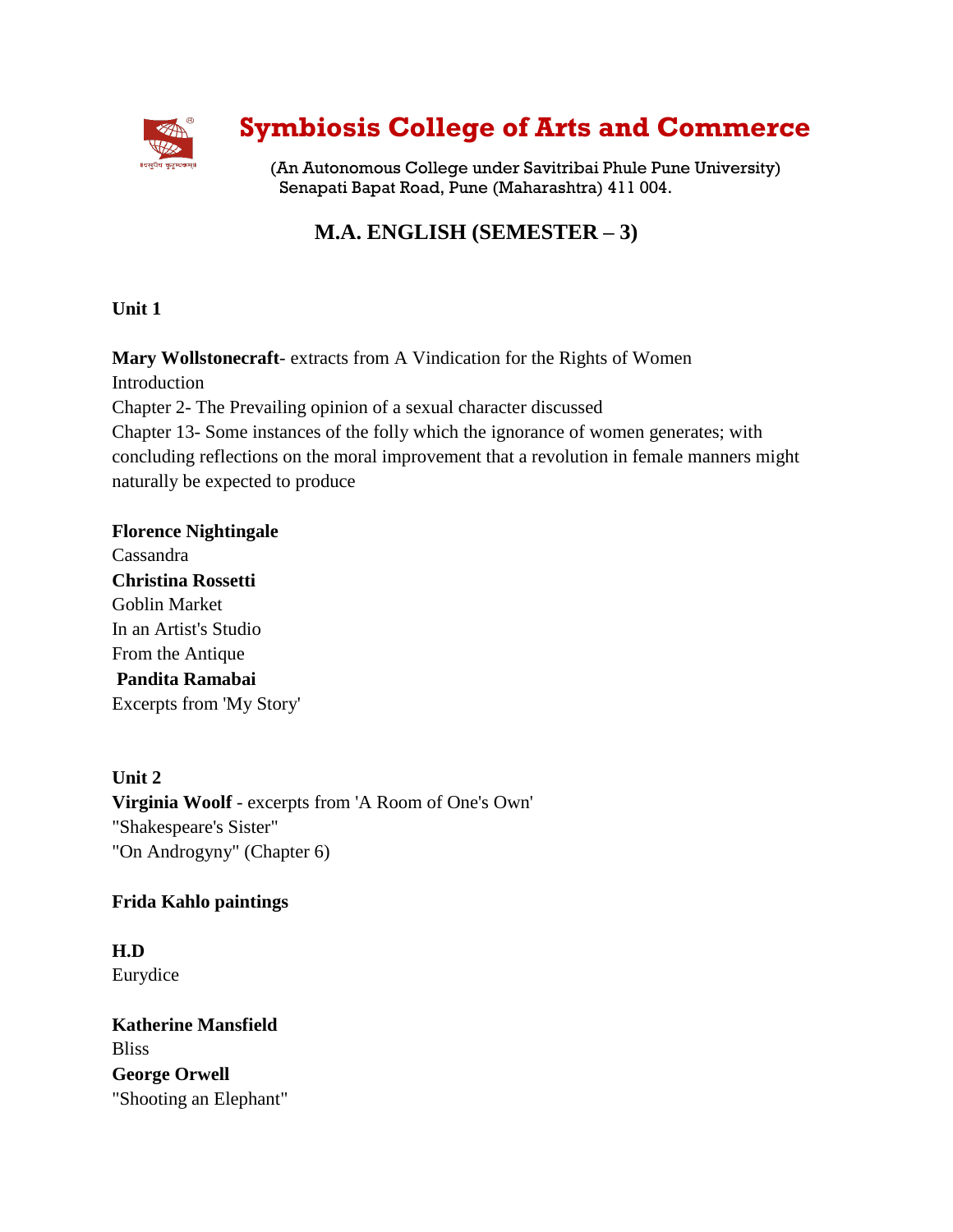**Somerset Maugham** 

"Door of Opportunity"

**Wilfred Owen** Dulce et decorum est

#### **Unit 3**

Simone de Beauvoir Part i- Destiny Part iii-"Myths" **Luce Irigaray The Sex Which is not One (essay)**

#### **Denise levertov**

"Hypocrite women" "Ache of Marriage" 'Abel's Bride'

**JeanetteWinterson** sexing the cherry

#### **Unit 4**

**R.W Connell** The Science of Masculinity Men's Bodies The social organization of masculinity Masculinity Politics

#### **Thom Gunn**

The Wound Sweet Things The Hug On the Move

**Junot diaz**  'this is how you lose her'

**Eve Kosofsky Sedgwick-**